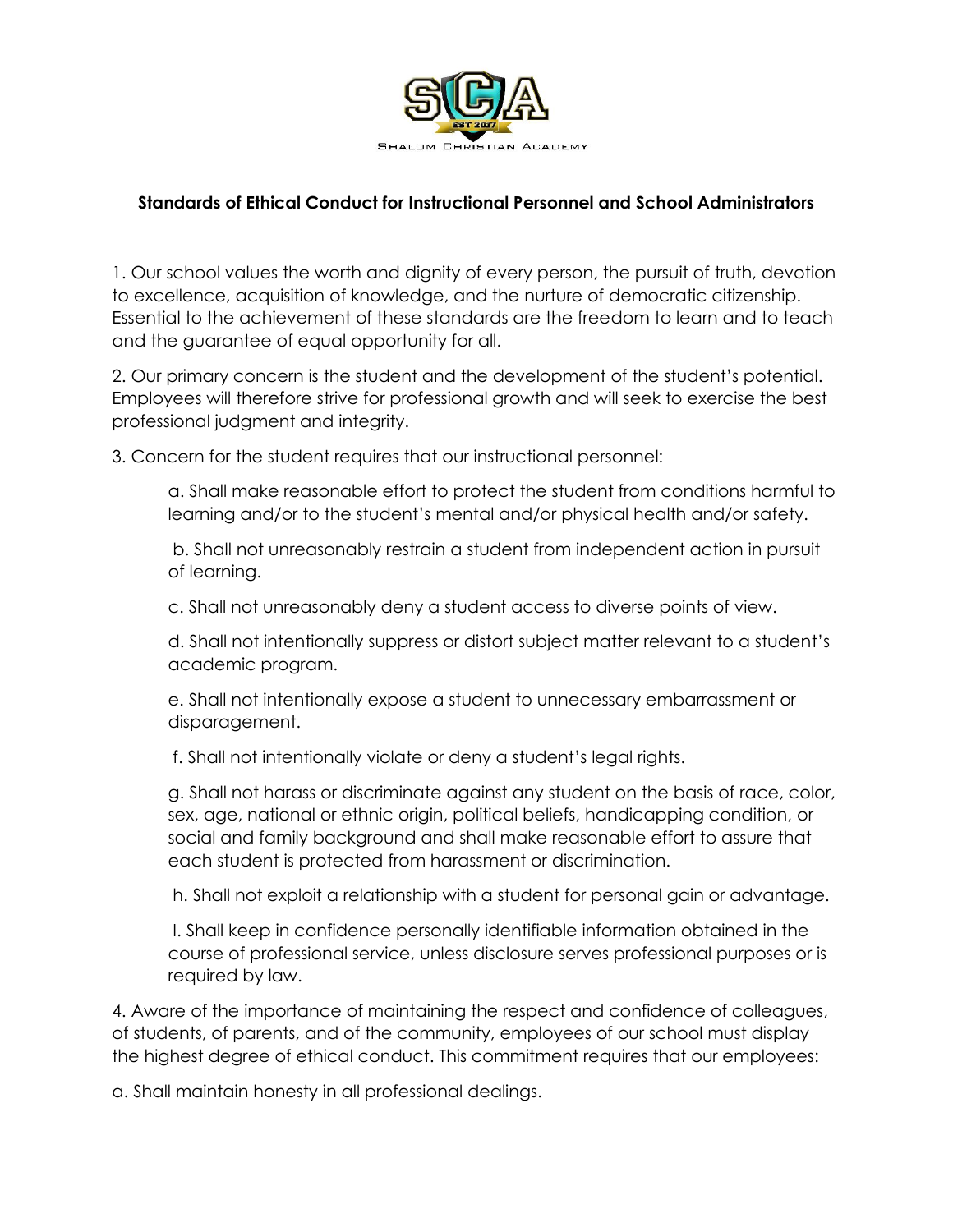b. Shall not on the basis of race, color, sex, age, national or ethnic origin, political beliefs, handicapping condition if otherwise qualified, or social and family background deny to a colleague professional benefits or advantages or participation in any professional organization.

c. Shall not interfere with a colleague's exercise of political or civil rights and responsibilities.

d. Shall not engage in harassment or discriminatory conduct which unreasonably interferes with an individual's performance of professional or work responsibilities or with the orderly processes of education or which creates a hostile, intimidating, abusive, offensive, or oppressive environment; and, further, shall make reasonable effort to assure that each individual is protected from such harassment or discrimination.

e. Shall not make malicious or intentionally false statements about a colleague.

### **Training Requirement**

All instructional personnel and administrators are required as a condition of employment to complete training on these standards of ethical conduct.

### **Reporting Misconduct by Instructional Personnel and Administrators**

All employees and administrators have an obligation to report misconduct by instructional personnel and school administrators which affects the health, safety, or welfare of a student. Examples of misconduct include obscene language, drug and alcohol use, disparaging comments, prejudice or bigotry, sexual innuendo, cheating or testing violations, physical aggression, and accepting or offering favors. Reports of misconduct of employees should be made to Brenda L. De León or Rev. Abiud Cabá 863-588-2633.

Legally sufficient allegations of misconduct by Florida certified educators will be reported to the Office of Professional Practices Services. Policies and procedures for reporting misconduct by instructional personnel or school administrators which affects the health, safety, or welfare of a student are posted in the school office at SCA and on our web site at http://www.scacademydavenport.org

Failure to report misconduct could result in any one or a combination of the following:

- Written reprimand
- Suspension with or without pay
- Termination of employment
- Discipline/Sanctions on an Educator's Certificate if applicable

# **Reporting Child Abuse, Abandonment or Neglect**

All employees and agents have an affirmative duty to report all actual or suspected cases of child abuse, abandonment, or neglect. Call 1-800-96-ABUSE or report online at: [http://www.dct.state.fl.us/abuse/report.](http://www.dct.state.fl.us/abuse/report)

Signs of Physical Abuse: